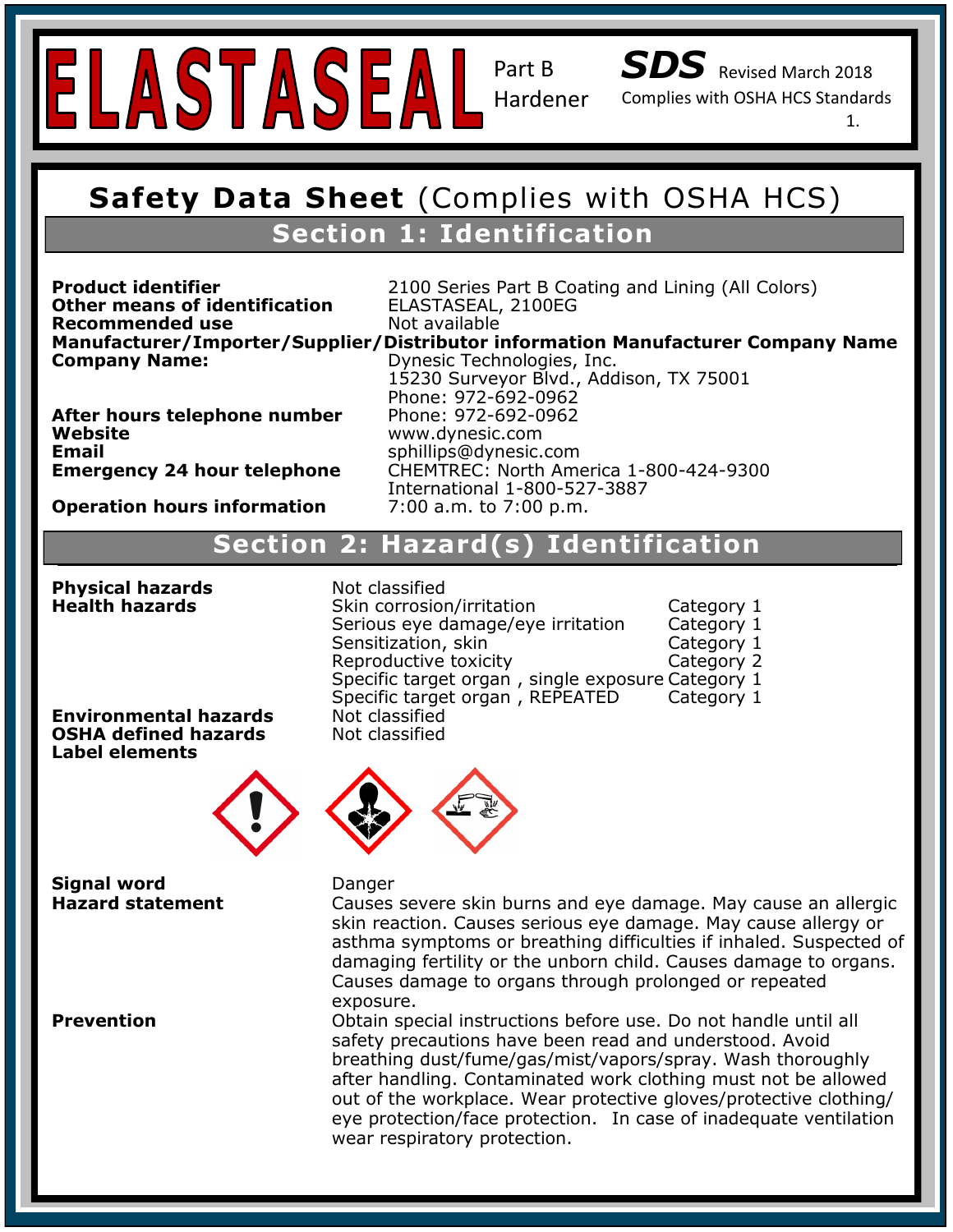

| <b>Response</b>                                                              | IF IN EYES: Rinse cautiously with water for several minutes. Remove<br>contact lenses, if present and easy to do. Continue rinsing. IF<br>SWALLOWED: Rinse mouth. Do NOT induce vomiting. Specific<br>treatment see Section 4 of this SDS. IF ON SKIN (or hair): Take off<br>immediately all contaminated clothing. Rinse skin with water or shower.<br>IF INHALED: If breathing is difficult, remove victim to fresh air and keep<br>at rest in a position comfortable for breathing. Immediately call a<br>POISON CENTER or doctor/physician. If skin irritation or rash occurs:<br>Get medical advice/attention. Wash contaminated clothing before<br>reuse. |                                  |
|------------------------------------------------------------------------------|-----------------------------------------------------------------------------------------------------------------------------------------------------------------------------------------------------------------------------------------------------------------------------------------------------------------------------------------------------------------------------------------------------------------------------------------------------------------------------------------------------------------------------------------------------------------------------------------------------------------------------------------------------------------|----------------------------------|
| <b>Storage</b>                                                               | Store locked up.                                                                                                                                                                                                                                                                                                                                                                                                                                                                                                                                                                                                                                                |                                  |
| <b>Disposal</b>                                                              | Dispose of contents/container in accordance with local/regional/<br>national/international regulations.                                                                                                                                                                                                                                                                                                                                                                                                                                                                                                                                                         |                                  |
| Hazard(s) not otherwise classified (HNOC)<br><b>Supplemental information</b> |                                                                                                                                                                                                                                                                                                                                                                                                                                                                                                                                                                                                                                                                 | Not applicable<br>Not applicable |

SDS Revised March 2018

Complies with OSHA HCS Standards

2.

# **Section 3: Composition/Information on Ingredients**

**Section 2: Hazard(s) Identification**

# **Signal Word: Warning Mixtures**

| <i><b>CAS number</b></i> | $\frac{1}{2}$ |
|--------------------------|---------------|
| $90 - 72 - 2$            | 30 - 50       |
| $108 - 10 - 1$           | 30 - 50       |
| 20.66409                 |               |
|                          |               |

## **Section 4: First Aid Measures**

| <b>Inhalation</b><br><b>Skin contact</b>                                                                       | Move to fresh air. Call a physician if symptoms develop or persist.<br>Wash off with soap and water. Get medical attention if irritation develops and<br>persists. Wash contaminated clothing before reuse. |  |  |
|----------------------------------------------------------------------------------------------------------------|-------------------------------------------------------------------------------------------------------------------------------------------------------------------------------------------------------------|--|--|
| Eye contact                                                                                                    | Rinse with water. Continue to rinse for at least 15 minutes. Get medical<br>attention if irritation persists after washing.                                                                                 |  |  |
| <b>Ingestion</b>                                                                                               | Rinse mouth. Do not induce vomiting. If vomiting occurs, the head should be<br>kept low so that stomach vomit doesn't enter the lungs. Call a POISON<br>CENTER or doctor/physician if you feel unwell.      |  |  |
| Most important symptoms/effects, acute and delayed<br>Direct contact with eyes may cause temporary irritation. |                                                                                                                                                                                                             |  |  |
|                                                                                                                | Indication of immediate medical attention and special treatment needed<br>Treat symptomatically.                                                                                                            |  |  |
| <b>General information</b>                                                                                     |                                                                                                                                                                                                             |  |  |
|                                                                                                                | Ensure that medical personnel are aware of the material(s) involved, and take<br>precautions to protect themselves.                                                                                         |  |  |
|                                                                                                                | <b>Section 5: Fire-Fighting Measures</b>                                                                                                                                                                    |  |  |
| Suitable extinguishing media                                                                                   |                                                                                                                                                                                                             |  |  |

Water fog. Foam. Dry chemical powder. Carbon dioxide (CO2).

### **Unsuitable extinguishing media**

Do not use water jet as an extinguisher, as this will spread the fire.

### **Specific hazards arising from the chemical**

During fire, gases hazardous to health may be formed.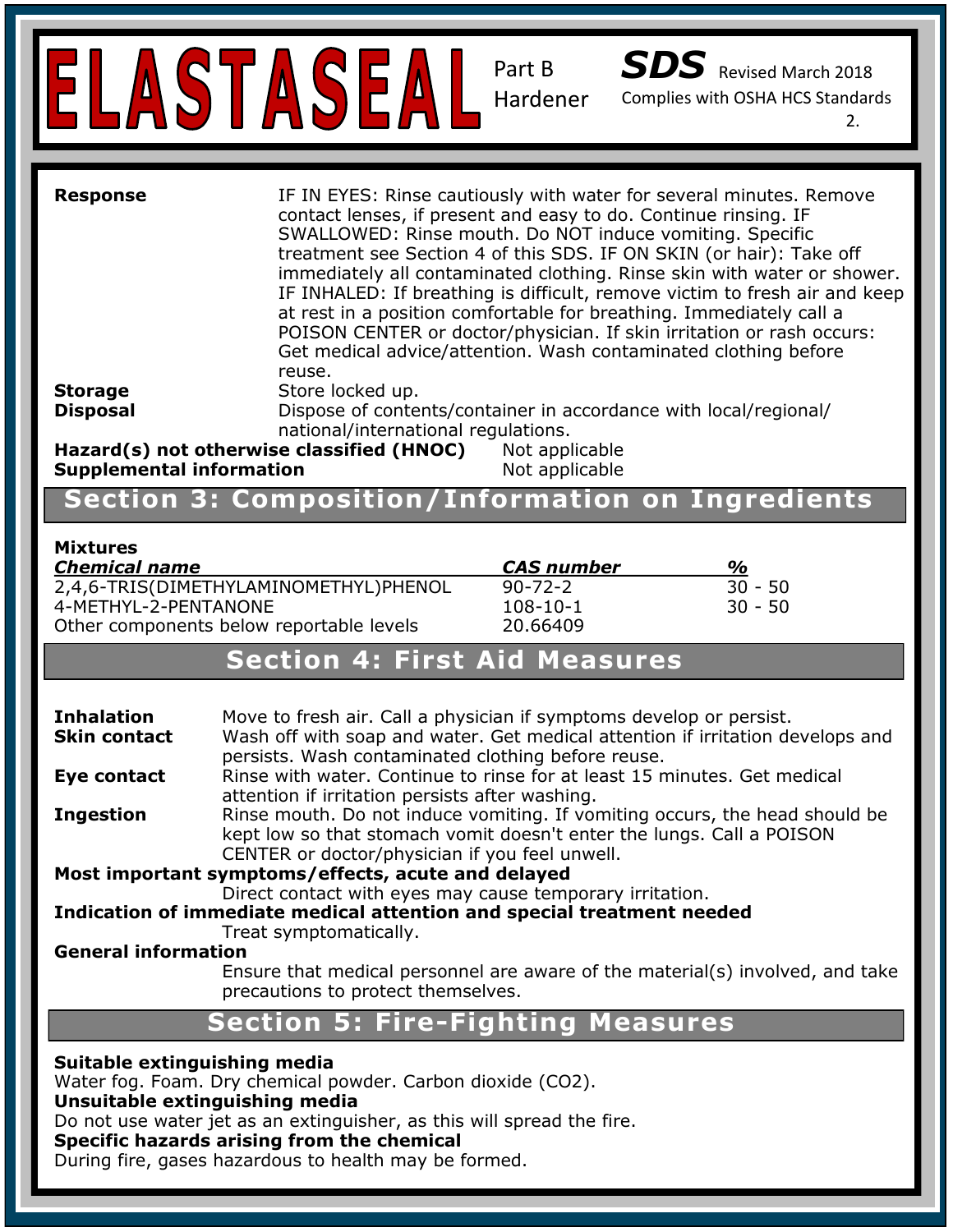

Part B Hardener



Complies with OSHA HCS Standards

3.

### **Special protective equipment and precautions for firefighters**

Self-contained breathing apparatus and full protective clothing must be worn in case of fire.<br>-**Fire-fighting equipment/instructions** 

#### Move containers from fire area if you can do so without risk.

**Specific methods** 

**Specific methods**<br>Use standard firefighting procedures and consider the hazards of other involved materials.

### **Trade Section 6: Accidental Release Measures Contact Information:** Dynesic Technologies, Inc. 15230 Surveyor Blvd., Addison, TX 75001

## Personal precautions, protective equipment and emergency procedures

Keep unnecessary personnel away. For personal protection, see section 8 of the SDS. **Methods and materials for containment and cleaning up** 

This material is classified as a water pollutant under the Clean Water Act and should be prevented from contaminating soil or from entering sewage and drainage systems which lead to waterways.

material, where this is possible. Cover with plastic sheet to prevent spreading. Absorb in vermiculite, dry sand or earth and place into containers. Following product recovery, flush area with water. Large Spills: Stop the flow of material, if this is without risk. Dike the spilled

> Small Spills: Wipe up with absorbent material (e.g. cloth, fleece). Clean surface thoroughly to remove residual contamination.

Never return spills to original containers for re-use. For waste disposal, see section 13 of the SDS.

#### **Environmental precautions**

Avoid discharge into drains, water courses or onto the ground.

#### P102: Keep out of reach of children . **Section 7: Section 7: Handling And Storage**

#### $P^2$ 80: Wear Protective gloves/protective gloves/protective clothing/eye and face protective protective protective protective  $\mathcal{P}^2$ **Precautions for safe handling**

### **Conditions for safe storage, including any incompatibilities**

Avoid prolonged exposure. Observe good industrial hygiene practices. Store in original tightly<br>closed sentainary Stare away from incompatible materials (see Section 10 of the SDS) closed container. Store away from incompatible materials (see Section 10 of the SDS).

### **NFPA Rating:** Health: 1 **Section 8: Exposure Controls/Personal Protection**

## Flammability: 1 **Occupational exposure limits**

UCCapational Exposure nints<br>US. OSHA Table Z-1 Limits for Air Contaminants (29 CFR 1910.1000)  $S$ 

| <b>Components</b>                   | <b>Type</b> | <b>Value</b>       |
|-------------------------------------|-------------|--------------------|
| 4-METHYL-2-PENTANONE (CAS 108-10-1) | <b>PEL</b>  | $410 \; mg/m3$     |
|                                     |             | $100$ ppm          |
| 4-METHYL-2-PENTANONE (CAS 108-10-1) | <b>STEL</b> | 75 ppm             |
|                                     | <b>TWA</b>  | 20 ppm             |
| 4-METHYL-2-PENTANONE (CAS 108-10-1) | <b>STEL</b> | $300$ mg/m $3$     |
|                                     |             | 75 ppm             |
|                                     | <b>TWA</b>  | $205 \text{ mg/m}$ |
|                                     |             | 50 ppm             |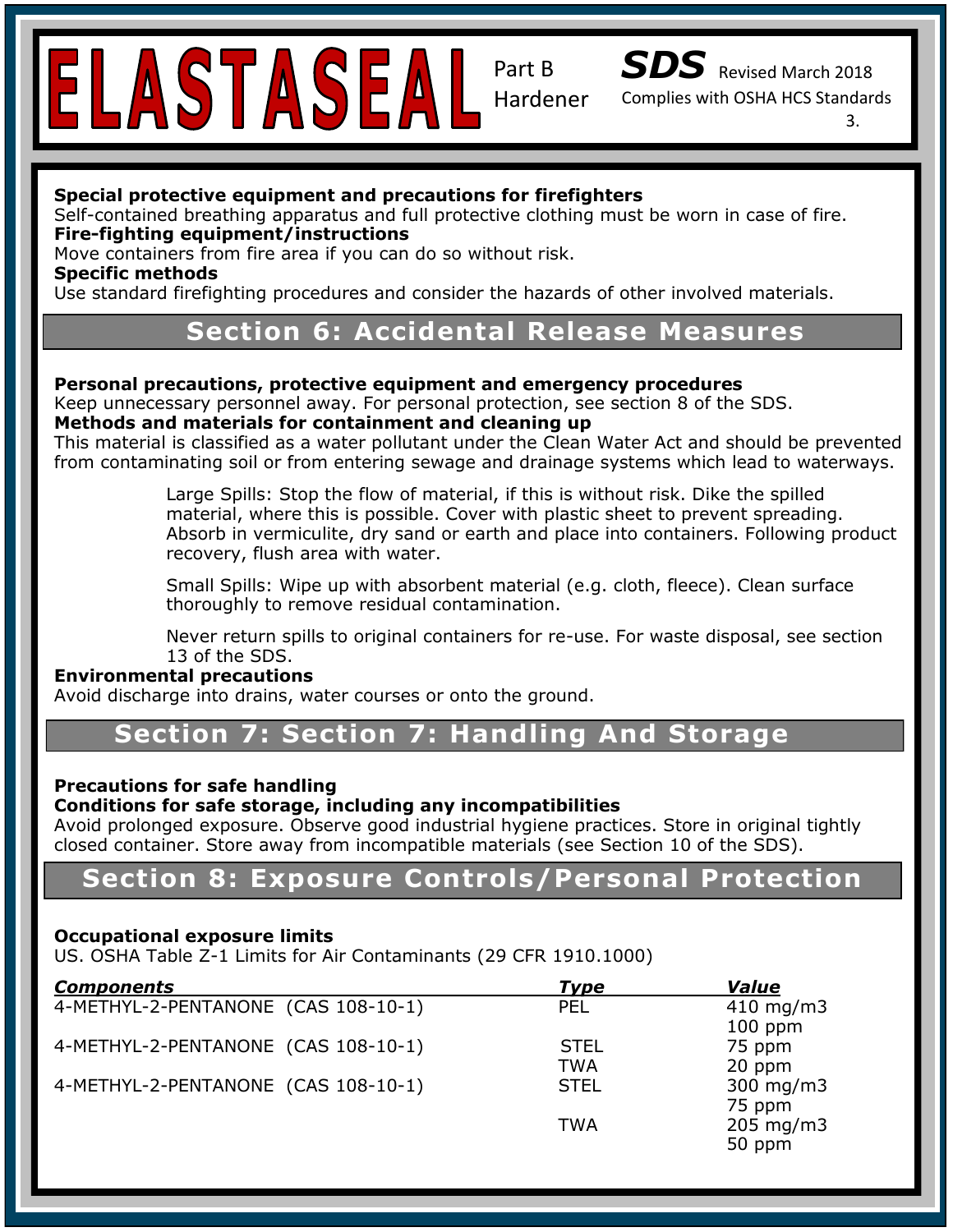**Biological limit values** 

Part B Hardener



Complies with OSHA HCS Standards

4.

| <b>Components</b><br>4-METHYL-2-PENTANONE (CAS 108-10-1)                                          | <b>Value</b>     | <b>Determinant</b>                 | <b>Specimen</b> |
|---------------------------------------------------------------------------------------------------|------------------|------------------------------------|-----------------|
|                                                                                                   | $1 \text{ mg/l}$ | Methyl isobutyl ketone             | Urine           |
| <b>Appropriate engineering controls</b>                                                           |                  |                                    |                 |
| Provide adequate ventilation, including appropriate local extraction, to ensure that the defined  |                  |                                    |                 |
| occupational exposure limit is not exceeded                                                       |                  |                                    |                 |
| Individual protection measures, such as personal protective equipment                             |                  |                                    |                 |
| <b>Eye/face protection</b>                                                                        |                  |                                    |                 |
| Wear safety glasses; chemical goggles (if splashing is possible).                                 |                  |                                    |                 |
| <b>Skin Protection, Hand protection</b>                                                           |                  |                                    |                 |
| Chemical resistant gloves are recommended. If contact with forearms is likely wear gauntlet style |                  |                                    |                 |
| gloves.                                                                                           |                  |                                    |                 |
| <b>Other</b>                                                                                      |                  |                                    |                 |
| Wear suitable protective clothing.                                                                |                  |                                    |                 |
| <b>Respiratory protection</b>                                                                     |                  |                                    |                 |
| if engineering controls do not maintain airborne concentrations below recommended exposure        |                  |                                    |                 |
| limits (where applicable) or to an acceptable level (in countries where exposure limits have not  |                  |                                    |                 |
| been established), an approved respirator must be worn.                                           |                  |                                    |                 |
| <b>Thermal hazards</b>                                                                            |                  |                                    |                 |
| Wear appropriate thermal protective clothing, when necessary.                                     |                  |                                    |                 |
| <b>General hygiene considerations</b>                                                             |                  |                                    |                 |
| Always observe good personal hygiene measures, such as washing after handling the material        |                  |                                    |                 |
| and before eating, drinking, and/or smoking. Routinely wash work clothing and protective          |                  |                                    |                 |
| equipment to remove contaminants.                                                                 |                  |                                    |                 |
| <b>Section 9: Physical and Chemical Properties</b>                                                |                  |                                    |                 |
|                                                                                                   |                  |                                    |                 |
|                                                                                                   |                  |                                    |                 |
| <b>Appearance</b>                                                                                 |                  |                                    |                 |
| <b>Physical state</b>                                                                             | Liquid           |                                    |                 |
| <b>Form</b>                                                                                       | Liquid           |                                    |                 |
| Color                                                                                             | Not available    |                                    |                 |
| <b>Odor</b>                                                                                       | Not available    |                                    |                 |
| <b>Odor threshold</b>                                                                             | Not available    |                                    |                 |
| <b>PH</b>                                                                                         | Not available    |                                    |                 |
| <b>Melting point/freezing point</b>                                                               |                  | $-119.2$ °F ( $-84$ °C) estimated. |                 |
| Initial boiling point and boiling range                                                           |                  | 241.7 °F (116.5 °C) estimated      |                 |
| <b>Flash point</b>                                                                                |                  | $>$ 212.0 °F ( $>$ 100.0 °C)       |                 |
| <b>Evaporation rate</b>                                                                           | Not available    |                                    |                 |
| <b>Flammability (solid, gas)</b>                                                                  | Not available    |                                    |                 |
| <b>Upper/lower flammability or explosive limits</b>                                               | 12% estimated    |                                    |                 |
| Flammability limit upper (%)                                                                      |                  |                                    |                 |
| <b>Explosive limit - lower (%)</b>                                                                | Not available    |                                    |                 |
| Explosive limit - upper (%)                                                                       | Not available    |                                    |                 |
| <b>Vapor pressure</b>                                                                             | Not Available    |                                    |                 |
| <b>Vapor density</b>                                                                              | Not available    |                                    |                 |
| <b>Relative density</b>                                                                           | Not available    |                                    |                 |
| Solubility(ies) Solubility (water)                                                                | Not available    |                                    |                 |
| Partition coefficient (n-octanol/water)                                                           | Not available    |                                    |                 |
| <b>Auto-ignition temperature</b><br><b>Decomposition temperature</b>                              | Not available    | 840 °F (448.89 °C) estimated       |                 |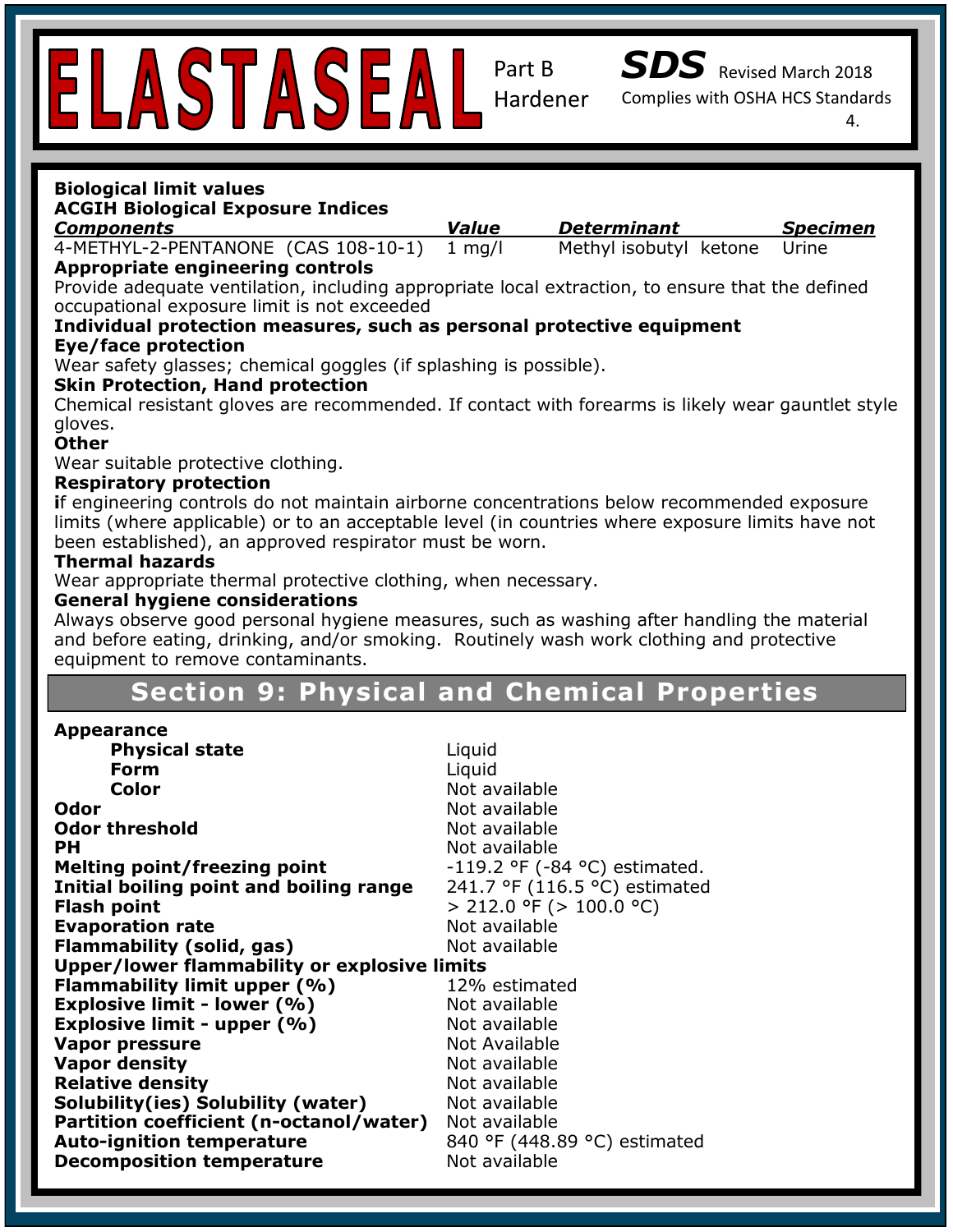

Part B

*SDS* Revised March 2018

Complies with OSHA HCS Standards

5.

**Viscosity Not available Not available Other information Density** 8.43 lb/gal **Specific gravity** 1.01 estimated

**Safety Data Sheet (See Sheet (Compared With OSHA BC)** 

# **Section 10: Stability and Reactivity**

### **Reactivity Name: Reactivity**

The product is stable and non-reactive under normal conditions of use, storage and transport. **Chemical stability** 

Material is stable under normal conditions.

**Platefial is stable under hormal conditions** 

**Recommended Uses: Index Constant, USE:** The model of induction of induction of induction does not occur.<br>Hazardous polymerization does not occur.

## **Conditions to avoid**

Avoid temperatures exceeding the flash point. Contact with incompatible materials.

### **Incompatible materials**

**Harac**oxidizing agents.<br> **Category 2** 

## **Hazardous decomposition products<br>Ne hazardous decomposition products are known**

**Hazardous decomposition products**<br>No hazardous decomposition products are known.

# **Hazardess deemposited produce are known:**<br>Section 11: Toxicological Information

| <b>Information on likely routes of exposure</b> |  |  |
|-------------------------------------------------|--|--|
|                                                 |  |  |

**Ingestion** May be harmful if swallowed. **Inhalation** May cause allergy or asthma symptoms or breathing difficulties if inhaled. **Skin contact** Causes skin burns.

**Precaution Causes eye damage. P101: If advice is needed, have product contact contact container or label at hand.** 

Symptoms related to the physical, chemical and toxicological characteristics Direct contact with eyes may cause temporary irritation.

#### P261: Avoid breathing dust/fume/gas/mist/vapors/spray. **Information on toxicological effects**

**Acute toxicity** 

| HUULU LUAIUILT<br><b>Components</b> | <b>Species</b>                                                               | <b>Test Results</b>          |
|-------------------------------------|------------------------------------------------------------------------------|------------------------------|
| <b>Acute</b>                        |                                                                              |                              |
| <b>Dermal</b>                       |                                                                              |                              |
| LD50                                | Rabbit                                                                       | $>16000$ mg/kg               |
| <b>Inhalation</b>                   |                                                                              |                              |
| LC50                                | Rat                                                                          | $8.2 \text{ mg/l}$ , 4 Hours |
| Oral                                |                                                                              |                              |
| LD50                                | Rat                                                                          | $2080$ mg/kg                 |
|                                     | * Estimates for product may be based on additional component data not shown. |                              |

#### $\mathbf{S}$ **Skin corrosion/irritation**

Causes skin burns and eye damage .

## **HIMS ® Rating:** Health: 1 **Serious eye damage/eye irritation**

Causes eye damage.

#### Flammability: 1 Respiratory or skin sensitization<br>Pespiratory sensitization

**Respiratory sensitization** 

recepresser, concrement in

#### **Skin sensitization**

May cause allergic skin disorders in sensitive individuals. This chemical may cause skin/eye irritation and burns.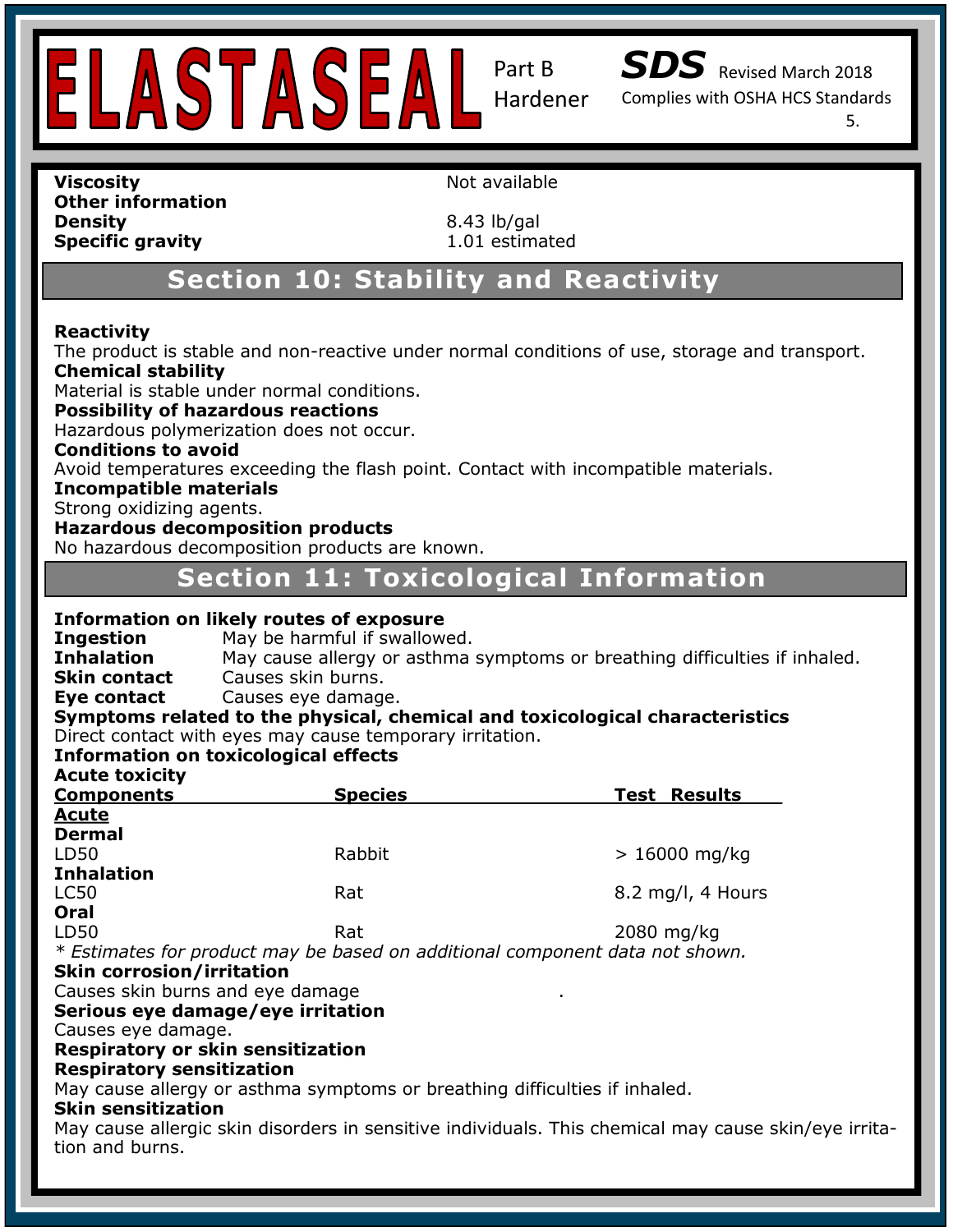

Part B



Complies with OSHA HCS Standards

6.

### **Germ cell mutagenicity**

No data available to indicate product or any components present at greater than 0.1% are mutagenic or genotoxic.

#### **Carcinogenicity**

This product is not considered to be a carcinogen by IARC, ACGIH, NTP, or OSHA. This product<br>contains crystalling silica. Silica is a known carcinogen: however in this encapsulated form the contains crystalline silica. Silica is a known carcinogen; however in this encapsulated form the normal routes of exposure are unavailable.

#### **IARC Monographs. Overall Evaluation of Carcinogenicity**

4-METHYL-2-PENTANONE (CAS 108-10-1) 2B Possibly carcinogenic to humans.

**US. OSHA Specifically Regulated Substances (29 CFR 1910.1001-1050) FRANCIE CONTACT: SOLICY CONTACT: SAME ASSESS**<br>The Motional Textoology Drog: Not regulated

**US. National Toxicology Program (NTP) Report on Carcinogens<br>Not listed** Not listed

## **Reproductive toxicity**

Suspected of damaging fertility or the unborn child.

#### **Specific target organ toxicity - single exposure**

**Hazard Causes damage to organs.**<br> **Causes damage to organs.** 

#### **Specific target organitoxicity -Specific target organ toxicity - repeated exposure** *Specific target organ toxicity - repeated exposure**avagence*

May cause damage to organs through prolonged or repeated exposure..<br>**Asniration bazard** and available

**Aspiration hazard Mot available** 

**Pictogram: Chronic effects** Prolonged inhalation may be harmful.

## **Section 12: Ecological Information**

#### **Ecotoxicity**

The product contains a substance which is toxic to aquatic organisms.

| Product           |                               | <b>Species</b>                                                   | <b>Test Results</b>                                                          |
|-------------------|-------------------------------|------------------------------------------------------------------|------------------------------------------------------------------------------|
|                   |                               | 2100 Series Part A Coating and Lining (All Colors) (CAS Mixture) |                                                                              |
| Aquatic           |                               |                                                                  |                                                                              |
| Fish              | LC50                          | <b>Fish</b>                                                      | 1266.2737 mg/l, 96 hours estimated.                                          |
| <b>Components</b> |                               | <b>Species</b>                                                   | <b>Test Results</b>                                                          |
| Aquatic           |                               | 4-METHYL-2-PENTANONE (CAS 108-10-1)                              |                                                                              |
| <b>Fish</b>       | LC50                          |                                                                  | Flathead minnow (Pimephales promelas                                         |
|                   |                               |                                                                  | 492 - 593 mg/l, 96 hour                                                      |
|                   |                               |                                                                  | * Estimates for product may be based on additional component data not shown. |
|                   | Develatence and decuadability |                                                                  |                                                                              |

Persistence and degradability<br>Ne data is available on the degradability of this **Persistence and degradability** 

No data is available on the degradability of this product.<br>**Bioaccumulative potential** Mo data available

**Bioaccumulative potential** No data available

Instability: 0 **Partition coefficient n-octanol / water (log Kow)**   $1.31$ 

4-METHYL-2-PENTANONE

**Mobility in soil No data available** 

## **Other adverse effects**

No other adverse environmental effects (e.g. ozone depletion, photochemical ozone creation<br>natastial, endeavire discussion alabel weweige natastial) are superted from this company with potential, endocrine disruption, global warming potential) are expected from this component.

# **Section 13: Disposal Considerations**

#### **Disposal instructions**

When this product as supplied is to be discarded as waste, it does not meet the definition of a RCRA waste under 40 CFR 261.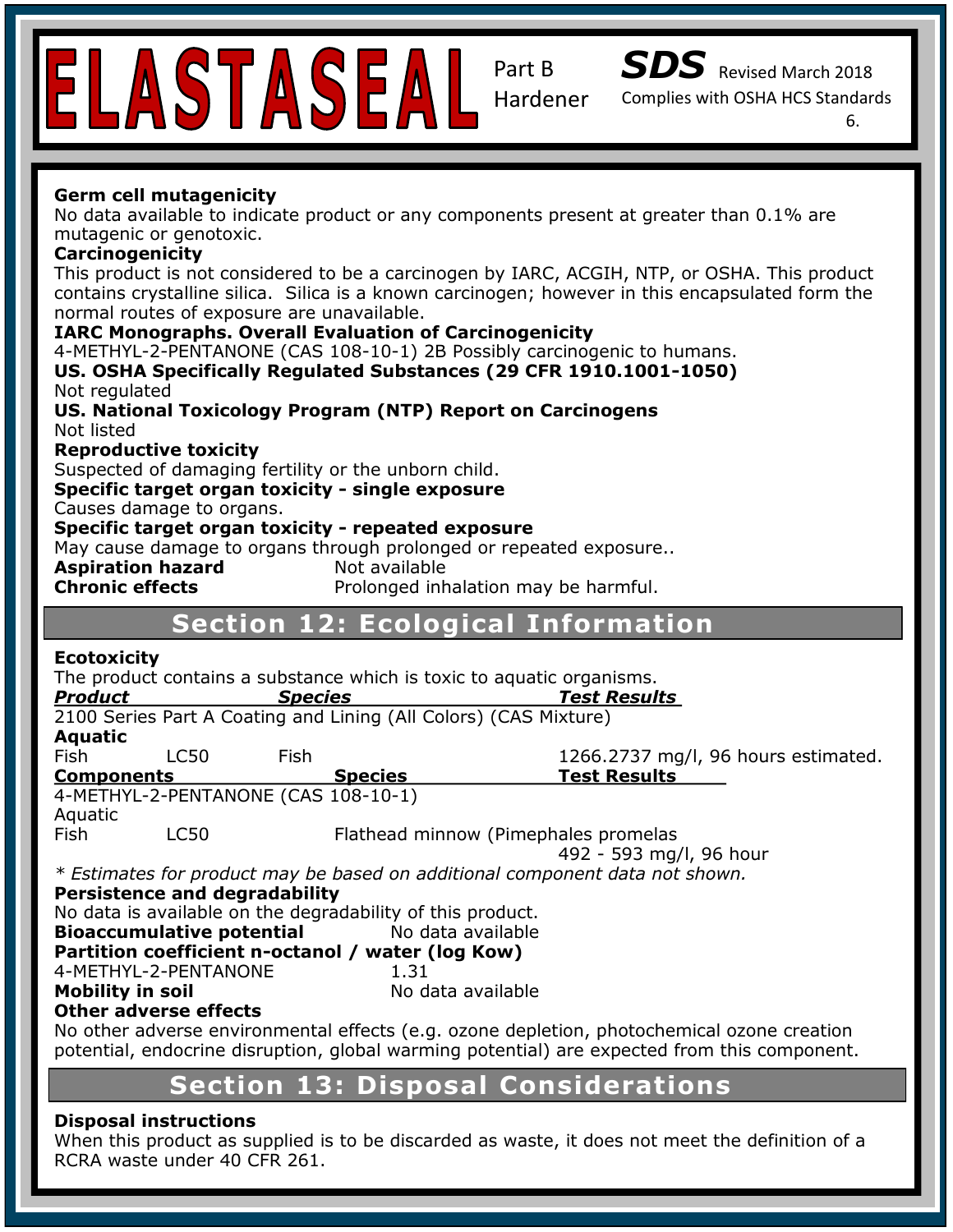

Part B Hardener



Complies with OSHA HCS Standards

7.

## **Local disposal regulations**

Dispose in accordance with all applicable regulations.

### **Hazardous waste code**

disposal company.<br>**Waste from residues / unused products** The waste code should be assigned in discussion between the user, the producer and the waste disposal company.

uct residues. This material and its container must be disposed of in a safe manner (see: Disposal **Contact Information:** Dynesic Technologies, Inc. 15230 Surveyor Blvd., Addison, TX 75001 instructions). Dispose of in accordance with local regulations. Empty containers or liners may retain some prod-

## **Contaminated packaging**

**Emply Containers Should be lake**<br>Since emptied containers may re Since emptied containers may retain product residue, follow label warnings even after container is<br>emptied outdoor surfaces. Empty containers should be taken to an approved waste handling site for recycling or disposal. emptied.

# **Chemical Section 14: Transportation Information**

**DOT** Not regulated as dangerous goods. **DOT** Not regulated as dangerous goods.<br>**IATA** Not regulated as dangerous goods.

**IMDG** Not regulated as dangerous goods.

#### **Transport in bulk according to Annex II of MARPOL 73/78 and the IBC Code**  Not available

# **Section 15: Regulatory information**

#### **US federal regulations**

All components are on the U.S. EPA TSCA Inventory List.

TSCA Section 12(b) Export Notification (40 CFR 707, Subpt. D) Not regulated

not regulated<br>**CERCLA Hazardous Substance List (40 CFR 302.4)** 

P261: Avoid breathing dust/fume/gas/mist/vapors/spray. 4-METHYL-2-PENTANONE (CAS 108-10-1) Listed

P280: Wear Protective gloves/protective clothing/eye and face protection. **US. OSHA Specifically Regulated Substances (29 CFR 1910.1001-1050)**  $\blacksquare$ Not regulated

**Not regulated**<br>Superfund Amendments and Reauthorization Act of 1986 (SARA) and intl. regulations. **Hazard categories** Immediate Hazard - Yes **NFRPA RATION FIRE Hazard - Yes** Pressure Hazard - No Reactivity Hazard - No Delayed Hazard - Yes

**SARA 302 Extremely hazardous substance** Not listed **HIMS ® Rating:** Health: 1 **SARA 313 (TRI reporting)**   $\frac{\text{Cas number}}{108-10-1}$  $\frac{1}{\sqrt{2}}$ **SARA 311/312 Hazardous chemical** No **Chemical name Cas number % by wt.**  4-METHYL-2-PENTANONE 108-10-1 39.67

**Other federal regulations** 

**Candin Protection Conduction**<br>Clean Air Act (CAA) Section 112 Hazardous Air Pollutants (HAPs) List <sub>i</sub> 4-METHYL-2-PENTANONE (Cas 108-10-1)

**Clean Air Act (CAA) Section 112(r) Accidental Release Prevention (40 CFR 68.130)** Not regulated

**Safe Drinking Water Act (SDWA)** Not regulated